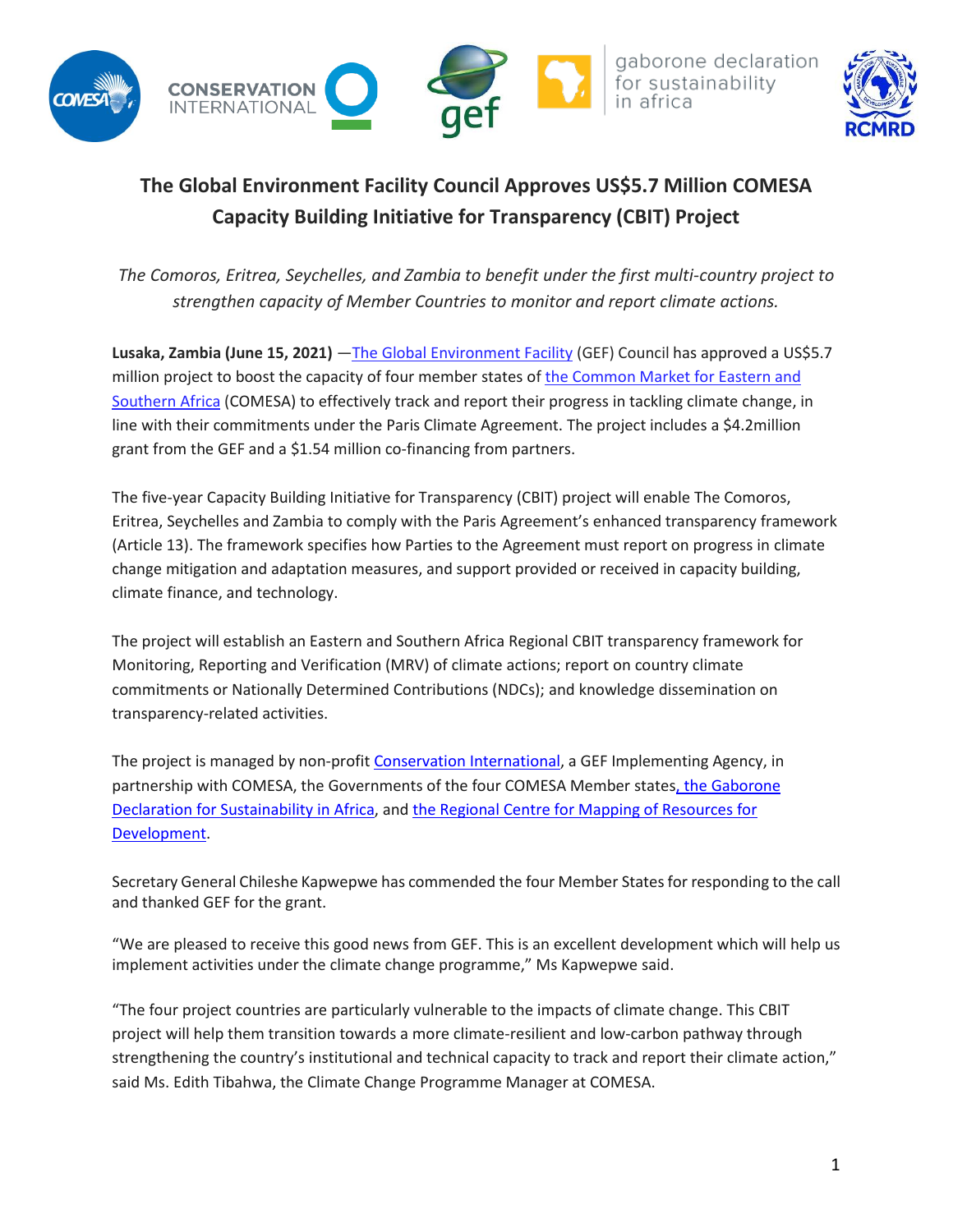









This project is  $\overline{\mathbf{S}}$  and  $\overline{\mathbf{S}}$  wital since it's the first multi-country CBIT

project approved by the GEF Council. A regional approach to capacity building for transparent monitoring and reporting of climate action provides an opportunity for peer learning among countries and contributes to addressing the climate challenge at a lesser cost," said Michael O'Brien-Onyeka, Senior Vice President, Conservation International, Africa Field Division.

"In the long term, the results of this CBIT project will improve policy and decision-making in the management of natural resources, and promote sustainability of nature-based economic sectors such as agriculture and tourism. It will also strengthen local communities' resilience to climate change. For instance, availability of accurate GHG data is more likely to lead to formulation of multi-sectoral climateproof policies as well as measures to reduce GHG emissions and increase carbon sequestration." he added.

The CBIT project will address the key barriers to climate transparency, such as inadequate data for effective MRV of GHG emissions; inadequate institutional and technical capacity to operationalize MRV, and lack of a regional integrated platform for learning and knowledge management of the Paris Agreement transparency-related activities. It will yield the results below which will improve climate transparency reporting over time:

- Improve technical capacities and institutional frameworks of participating countries to transparently plan, monitor, and report on their NDC targets and climate actions. This will include development of greenhouse gas inventories**.**
- Strengthen regional institutional framework for COMESA member Countries to transparently plan, monitor, and report on their NDC targets and climate actions.
- Strengthen the capacity of selected national academic institutions to train relevant Government officials to transparently measure, report and verify emissions on agriculture, forestry, and landuse (AFOLU) sector NDC targets.
- Enhance transparency through the establishment of regional platforms for learning, sharing, and knowledge management.

As of April this year, there were 74 CBIT projects supported by GEF through GEF Agencies like Conservation International and others. Conservation International manages CBIT projects for at least 10

-------------

African countries, including completed ones in Kenya and Uganda and others at various stages of development or implementation.

**Contacts:** Ally Jamah, Mwangi Gakunga [ajamah@conservation.org](mailto:ajamah@conservation.org) [mgakunga@comesa.int](mailto:mgakunga@comesa.int) +254725442177 +260971873343